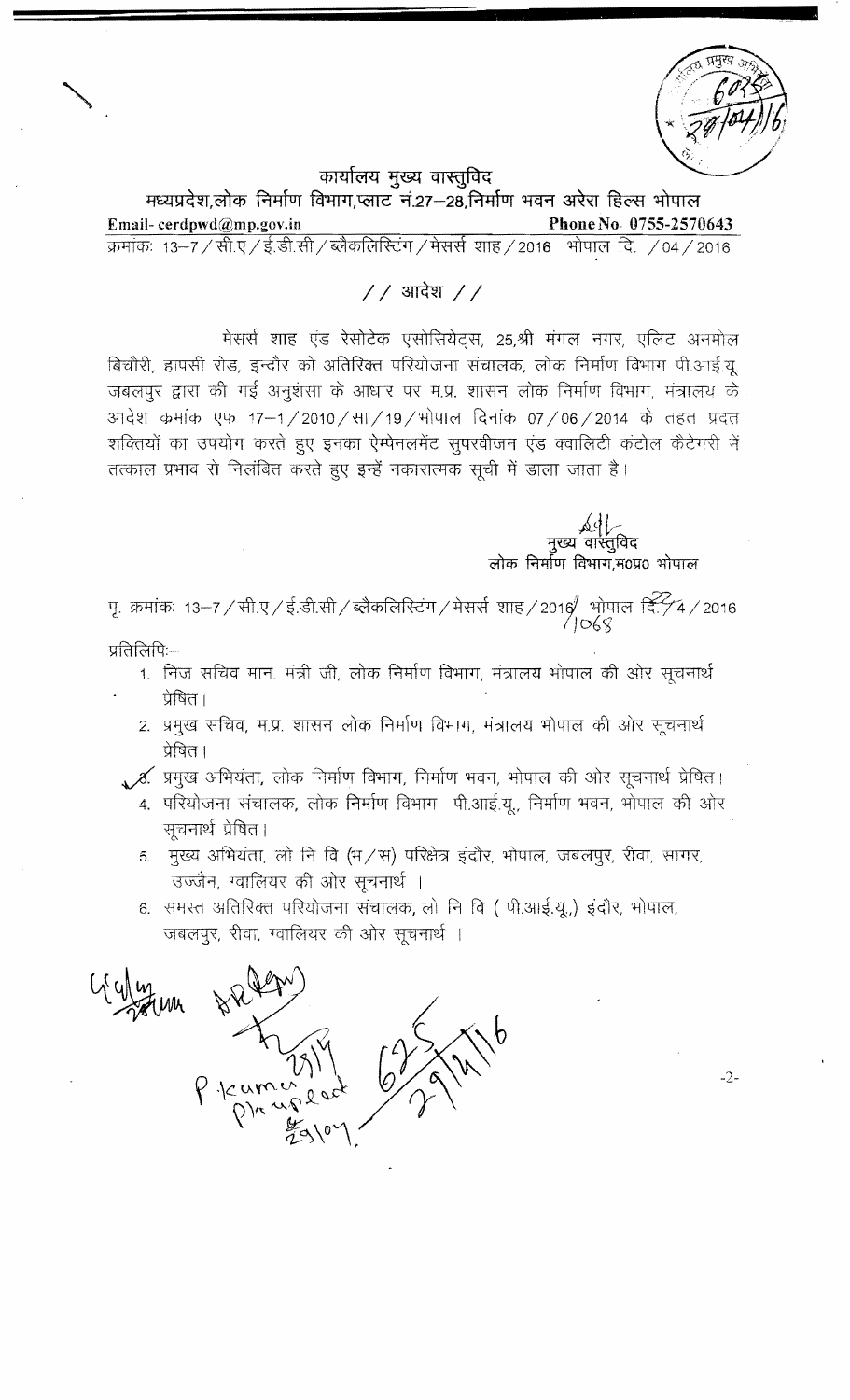- की ओर सूचनार्थ ।
- 3. मेसर्स शाह एंड रेसोटेक एसोसियेट्स 25,श्री मंगल नगर, एलिट अनमोल बिचौरी हापसी रोड, इन्दौर, की ओर सूचनार्थ।
- 9. इन्चार्ज, आई.टी.सेल, कार्यालय प्रमुख अभियंता, लोक निर्माण विभाग, निर्माण भवन, भोपाल की ओर विभागीय वेबसाईट पर अपलोड किये जाने हेतु प्रेषित।

Murin  $d$   $\overline{J}$ 

 $-2-$ 

्य नाम्बन्धः<br>अत्रु लोकं निर्माणं विभाग,म0प्र0 भोपाल